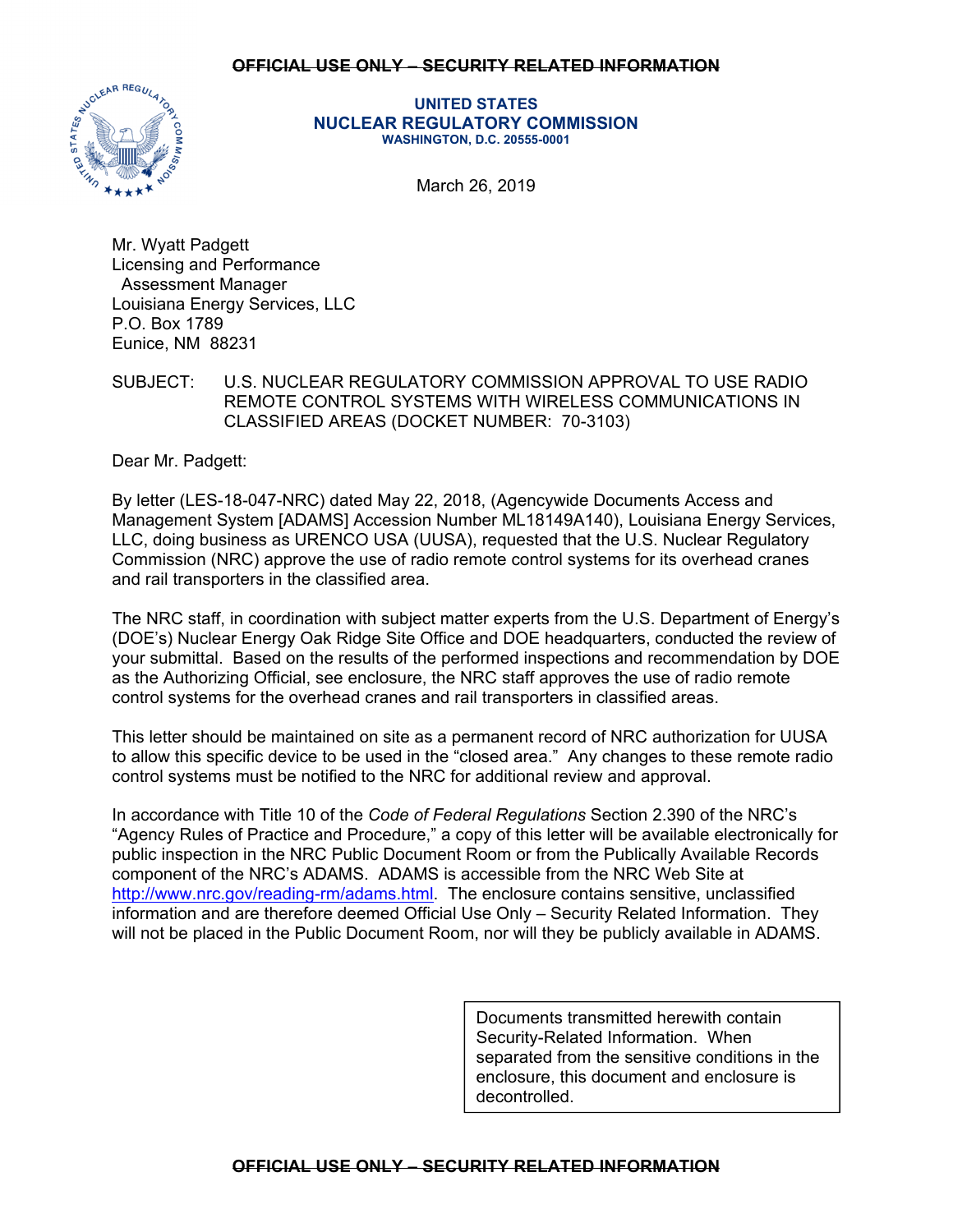#### **OFFICIAL USE ONLY – SECURITY RELATED INFORMATION**

# W. Padgett 2

This letter and the enclosed approval letter concludes this action. If you have any questions regarding this matter, please contact Mr. Karl Sturzebecher at 301-415-8534, or via email at Karl.Sturzebecher@nrc.gov.

Sincerely,

*/RA/* 

 Jacob I. Zimmerman, Chief Fuel Facility Licensing Branch Division of Fuel Cycle Safety, Safeguards, and Environmental Review Office of Nuclear Material Safety and Safeguards

Docket No. 70-3103 License No. SNM-2010

Enclosure: DOE Approval – ML19078A049

cc: Randy DeVault, DOE Jim Hutson, DOE

> Documents transmitted herewith contain Security-Related Information. When separated from the sensitive conditions in the enclosure, this document and enclosure is decontrolled.